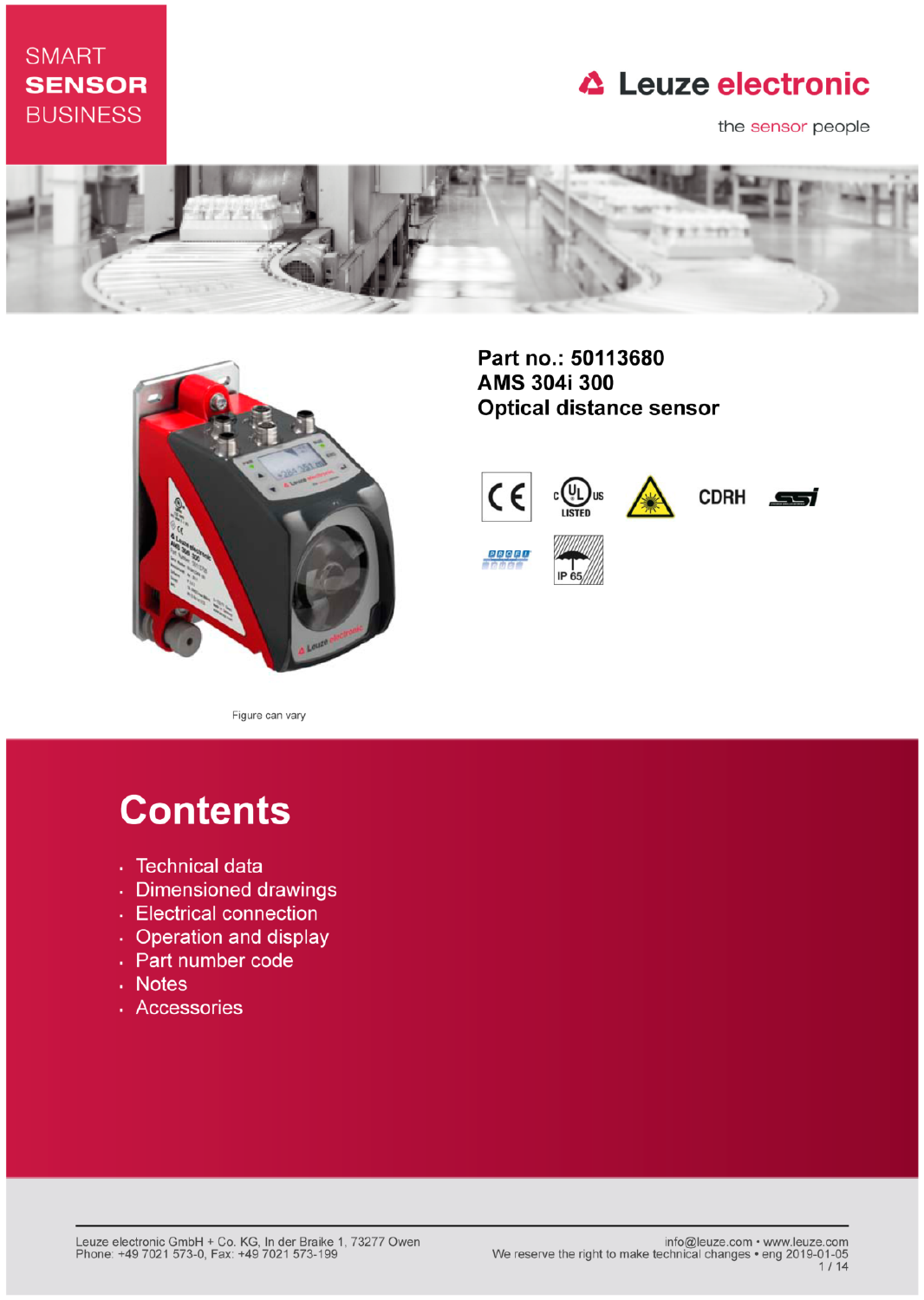### **Technical data**

| <b>Basic data</b>                      |                                                                                                                                                                                              |
|----------------------------------------|----------------------------------------------------------------------------------------------------------------------------------------------------------------------------------------------|
| <b>Series</b>                          | <b>AMS 300i</b>                                                                                                                                                                              |
| Application                            | Positioning of high-bay storage devices<br>Positioning of electroplating plants<br>Positioning of skillet systems and side-tracking skates<br>Collision protection of cranes / gantry cranes |
|                                        |                                                                                                                                                                                              |
| <b>Characteristic parameters</b>       |                                                                                                                                                                                              |
| <b>MTTF</b>                            | 31 years                                                                                                                                                                                     |
|                                        |                                                                                                                                                                                              |
| <b>Optical data</b>                    |                                                                                                                                                                                              |
| Light source                           | Laser, Red                                                                                                                                                                                   |
| Laser class                            | 2, IEC/EN 60825-1:2007                                                                                                                                                                       |
|                                        |                                                                                                                                                                                              |
| <b>Measurement data</b>                |                                                                                                                                                                                              |
| Measurement range                      | 200  300,000 mm                                                                                                                                                                              |
| Accuracy                               | 5 mm                                                                                                                                                                                         |
| Reproducibility (3 sigma)              | 3 mm                                                                                                                                                                                         |
| Max. traverse rate<br>$10 \text{ m/s}$ |                                                                                                                                                                                              |
|                                        |                                                                                                                                                                                              |
| <b>Electrical data</b>                 |                                                                                                                                                                                              |
| <b>Performance data</b>                |                                                                                                                                                                                              |
| Supply voltage UB                      | 18  30 V, DC                                                                                                                                                                                 |
|                                        |                                                                                                                                                                                              |
| <b>Interface</b>                       |                                                                                                                                                                                              |
| Type                                   | PROFIBUS DP, SSI                                                                                                                                                                             |
| <b>PROFIBUS DP</b>                     |                                                                                                                                                                                              |
| Transmission speed                     | 0.0096  12 Mbit/s                                                                                                                                                                            |
| <b>SSI</b>                             |                                                                                                                                                                                              |
| Clock frequency                        | 50  800 kHz                                                                                                                                                                                  |
|                                        |                                                                                                                                                                                              |
| <b>Connection</b>                      |                                                                                                                                                                                              |
| Number of connections                  | 5 Piece(s)                                                                                                                                                                                   |
| <b>Connection 1</b>                    |                                                                                                                                                                                              |
| Type of connection                     | Connector                                                                                                                                                                                    |
| Designation on device<br><b>BUS IN</b> |                                                                                                                                                                                              |
| Function                               | Data interface<br>PROFIBUS IN<br><b>BUS IN</b>                                                                                                                                               |
| Thread size                            | M12                                                                                                                                                                                          |
| Type                                   | Male                                                                                                                                                                                         |
| No. of pins                            | 5-pin                                                                                                                                                                                        |
| Encoding                               | B-coded                                                                                                                                                                                      |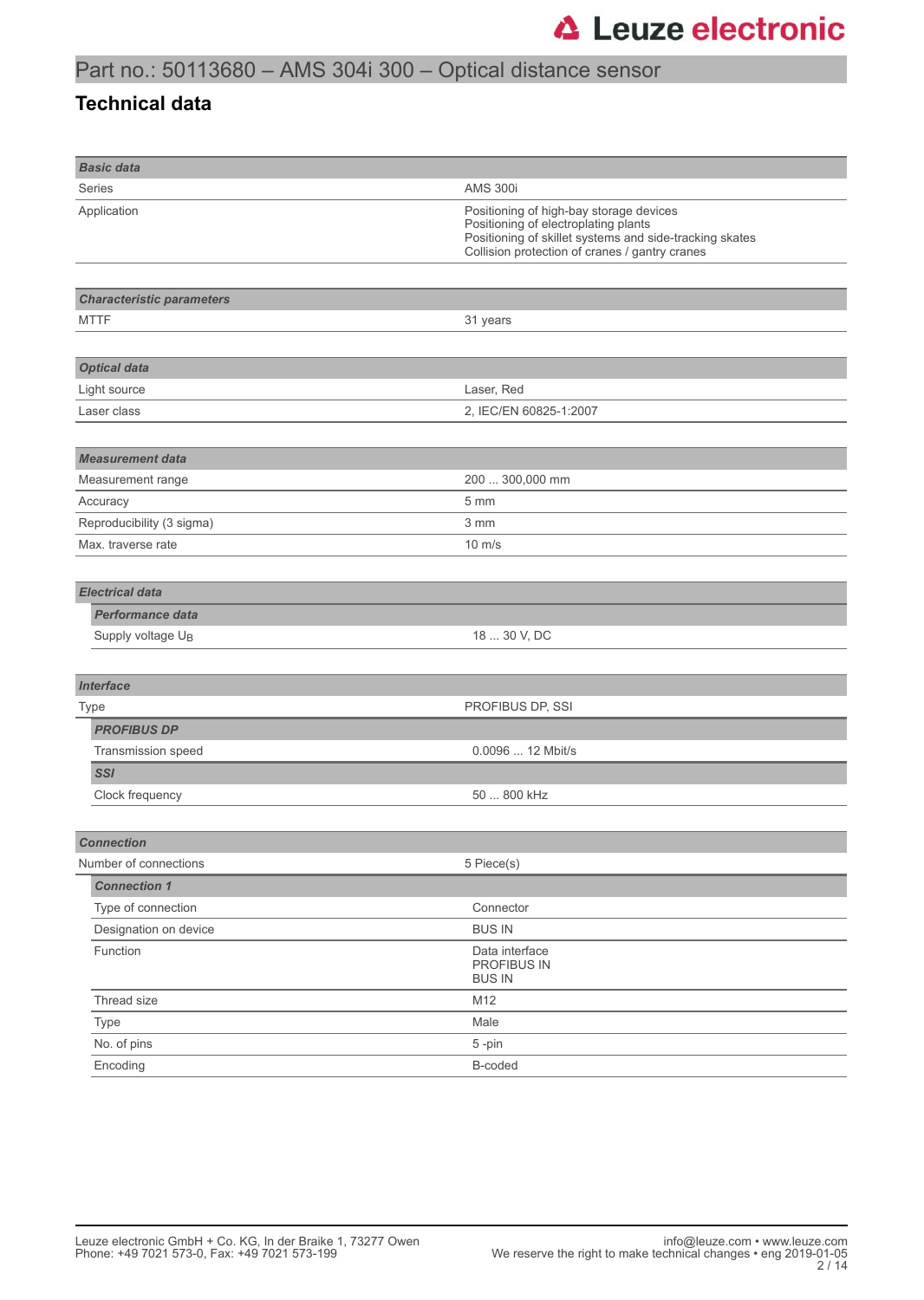# Part no.: 50113680 – AMS 304i 300 – Optical distance sensor

| <b>Connection 2</b>            |                                                  |
|--------------------------------|--------------------------------------------------|
| Type of connection             | Connector                                        |
| Designation on device          | <b>BUS OUT</b>                                   |
| Function                       | <b>BUS OUT</b><br>PROFIBUS OUT<br>Data interface |
| Thread size                    | M12                                              |
| Type                           | Female                                           |
| No. of pins                    | 5-pin                                            |
| Encoding                       | B-coded                                          |
| <b>Connection 3</b>            |                                                  |
| Type of connection             | Connector                                        |
| Designation on device          | <b>PWR</b>                                       |
| Function                       | PWR / SW IN/OUT<br>Voltage supply                |
| Thread size                    | M12                                              |
| Type                           | Male                                             |
| No. of pins                    | 5-pin                                            |
| Encoding                       | A-coded                                          |
| <b>Connection 4</b>            |                                                  |
| Type of connection             | Connector                                        |
| Designation on device          | <b>SERVICE</b>                                   |
| Function                       | Service interface                                |
| Thread size                    | M12                                              |
| Type                           | Female                                           |
| No. of pins                    | 5-pin                                            |
| Encoding                       | A-coded                                          |
| <b>Connection 5</b>            |                                                  |
| Type of connection             | Connector                                        |
| Designation on device          | SSI                                              |
| Function                       | Data interface<br>SSI                            |
| Thread size                    | M12                                              |
| Type                           | Male                                             |
| No. of pins                    | 5-pin                                            |
| Encoding                       | B-coded                                          |
|                                |                                                  |
| <b>Mechanical data</b>         |                                                  |
| Design                         | Cubic                                            |
| Dimension (W x H x L)          | 84 mm x 166.5 mm x 159 mm                        |
| Housing material               | Metal                                            |
| Net weight                     | 2,450 g                                          |
| Type of fastening              | Through-hole mounting                            |
|                                |                                                  |
| <b>Operation and display</b>   |                                                  |
| Type of display                | LED<br>LC Display                                |
| Operational controls           | Membrane keyboard                                |
|                                |                                                  |
| <b>Environmental data</b>      |                                                  |
| Ambient temperature, operation | -5 $\ldots$ 50 $^{\circ}{\rm C}$                 |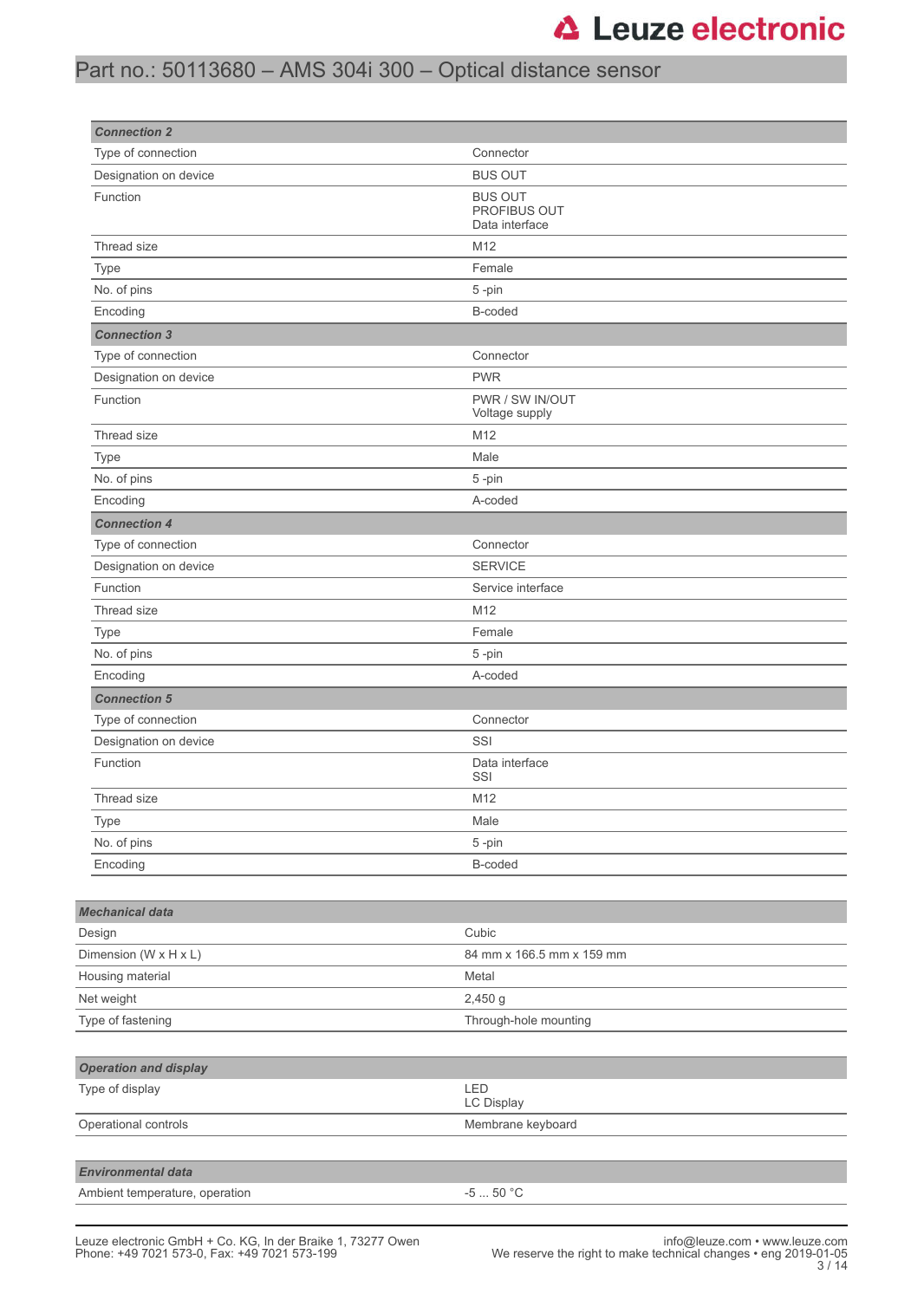# Part no.: 50113680 – AMS 304i 300 – Optical distance sensor

| $-3070 °C$     |
|----------------|
| 90 %           |
|                |
|                |
| IP 65          |
| $\mathbf{III}$ |
| c UL US        |
|                |
|                |
| 27270801       |
| 27270801       |
| EC001825       |
| EC001825       |
|                |

### **Dimensioned drawings**

All dimensions in millimeters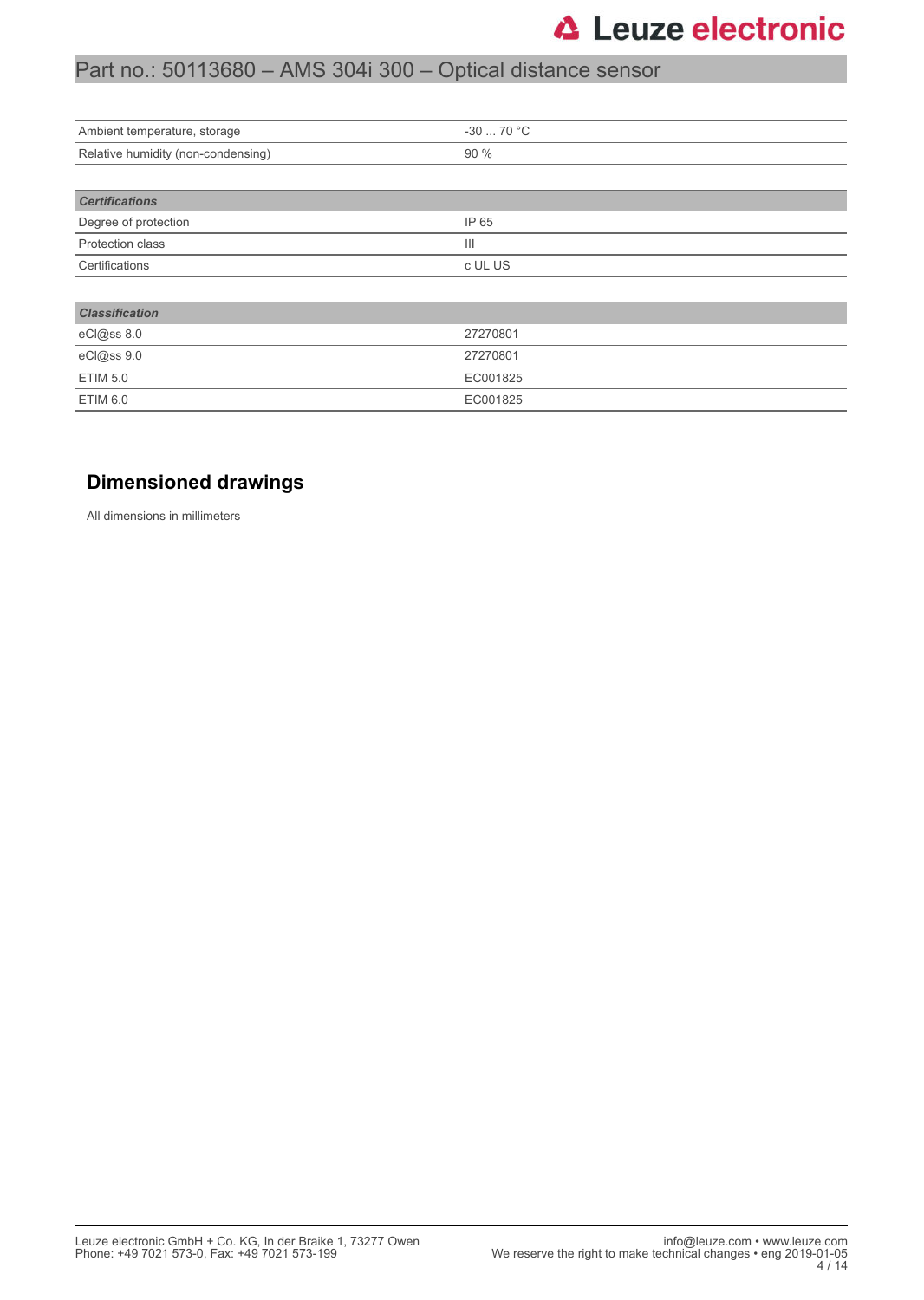Part no.: 50113680 – AMS 304i 300 – Optical distance sensor



A M 5 screw for alignment

B Knurled nut with WAF 4 hexagon socket and M 5 nut for securing

C Optical axis

D Zero point of the distance to be measured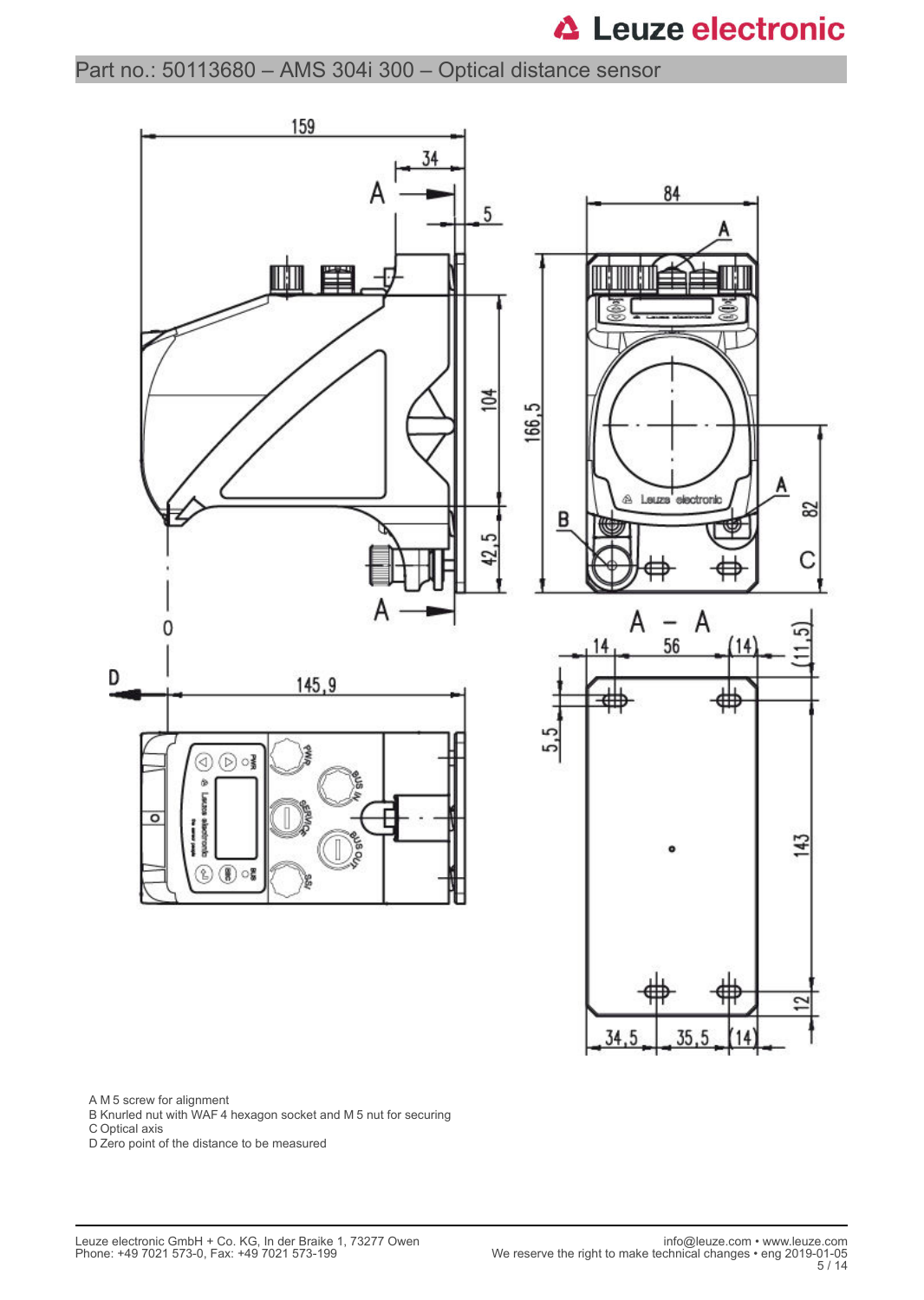### **Electrical connection**

| <b>Connection 1</b> | <b>BUS IN</b>                                         |
|---------------------|-------------------------------------------------------|
| Type of connection  | Connector                                             |
| Function            | Data interface<br><b>PROFIBUS IN</b><br><b>BUS IN</b> |
| Thread size         | M <sub>12</sub>                                       |
| Type                | Male                                                  |
| Material            | Metal                                                 |
| No. of pins         | $5$ -pin                                              |
| Encoding            | B-coded                                               |

| Pin            | Pin assignment |
|----------------|----------------|
|                | NC.            |
| $\overline{2}$ | A(N)           |
| 3              | <b>GND P</b>   |
| 4              | B(P)           |
| 5              | Shield         |



| <b>Connection 2</b> | <b>BUS OUT</b>                                          |
|---------------------|---------------------------------------------------------|
| Type of connection  | Connector                                               |
| Function            | <b>BUS OUT</b><br><b>PROFIBUS OUT</b><br>Data interface |
| Thread size         | M <sub>12</sub>                                         |
| Type                | Female                                                  |
| Material            | Metal                                                   |
| No. of pins         | $5$ -pin                                                |
| Encoding            | B-coded                                                 |

| Pin | Pin assignment |
|-----|----------------|
|     | <b>VP</b>      |
| 2   | A(N)           |
| 3   | <b>GND P</b>   |
| 4   | B(P)           |
| 5   | Shield         |



| <b>Connection 3</b> | <b>PWR</b>                        |
|---------------------|-----------------------------------|
| Type of connection  | Connector                         |
| Function            | PWR / SW IN/OUT<br>Voltage supply |
| Thread size         | M <sub>12</sub>                   |
| Type                | Male                              |
| Material            | Metal                             |
| No. of pins         | $5$ -pin                          |
| Encoding            | A-coded                           |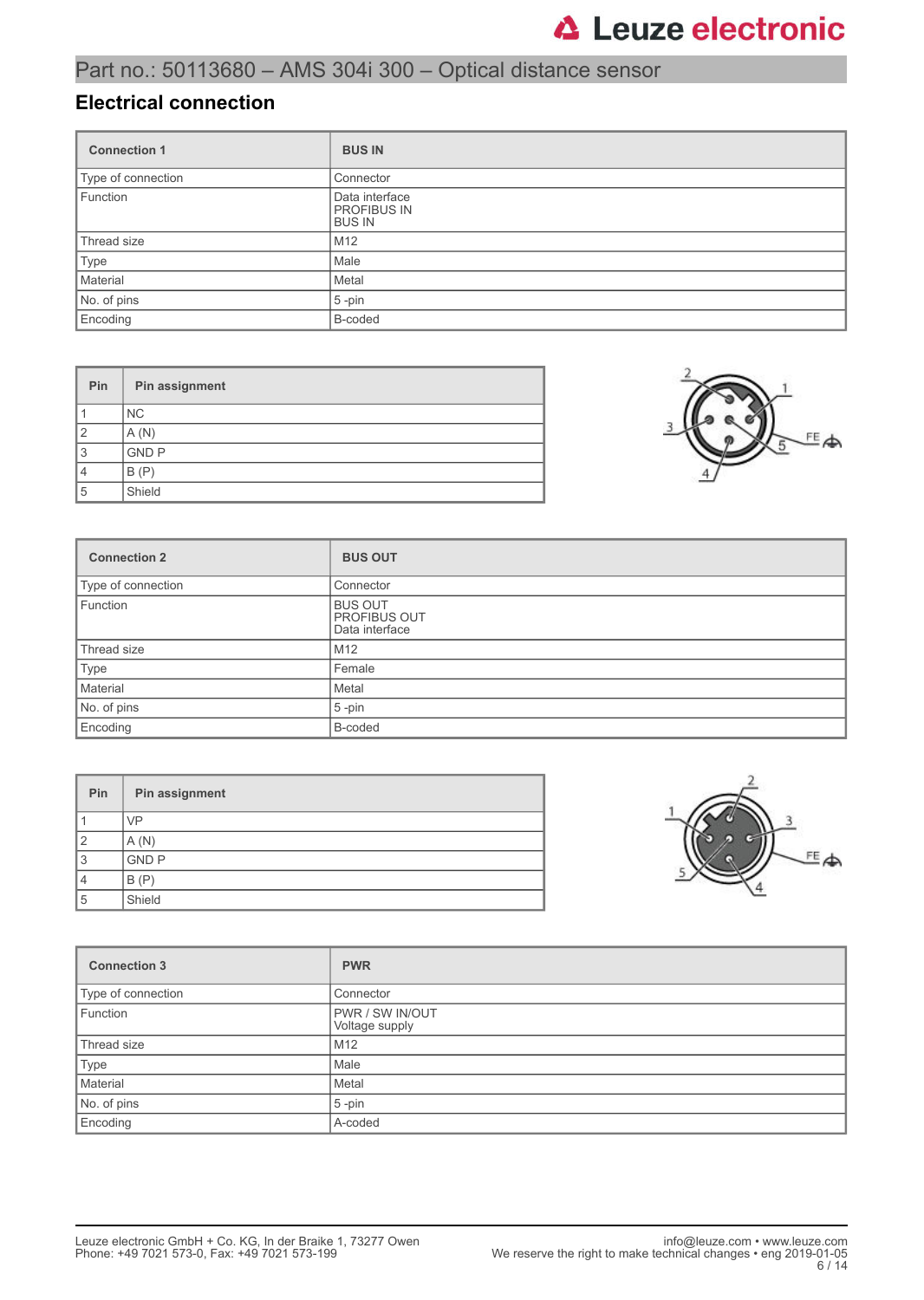# Part no.: 50113680 – AMS 304i 300 – Optical distance sensor

| Pin | Pin assignment   |
|-----|------------------|
|     | <b>VIN</b>       |
| ◠   | I/O <sub>1</sub> |
| 3   | <b>GND</b>       |
|     | I/O <sub>2</sub> |
| 5   | FE.              |



| <b>Connection 4</b> | <b>SERVICE</b>    |
|---------------------|-------------------|
| Type of connection  | Connector         |
| Function            | Service interface |
| Thread size         | M <sub>12</sub>   |
| Type                | Female            |
| Material            | Metal             |
| No. of pins         | $5$ -pin          |
| Encoding            | A-coded           |

| <b>Pin</b>     | Pin assignment   |
|----------------|------------------|
|                | n.c.             |
| $\overline{2}$ | <b>RS 232-TX</b> |
| 3              | <b>GND</b>       |
| 4              | <b>RS 232-RX</b> |
| 5              | n.c.             |



| <b>Connection 5</b> | <b>SSI</b>            |
|---------------------|-----------------------|
| Type of connection  | Connector             |
| Function            | Data interface<br>SSI |
| Thread size         | M12                   |
| Type                | Male                  |
| Material            | Metal                 |
| No. of pins         | $5$ -pin              |
| Encoding            | B-coded               |

| Pin | Pin assignment |
|-----|----------------|
|     | DATA+          |
| 2   | DATA-          |
| 3   | CLK+           |
| 4   | CLK-           |
| 5   | FF.            |



## **Operation and display**

### LEDs

| <b>LED</b> |                   | <b>Display</b> | <b>Meaning</b>    |
|------------|-------------------|----------------|-------------------|
| ∎ ⊣        | Off<br><b>PWR</b> |                | No supply voltage |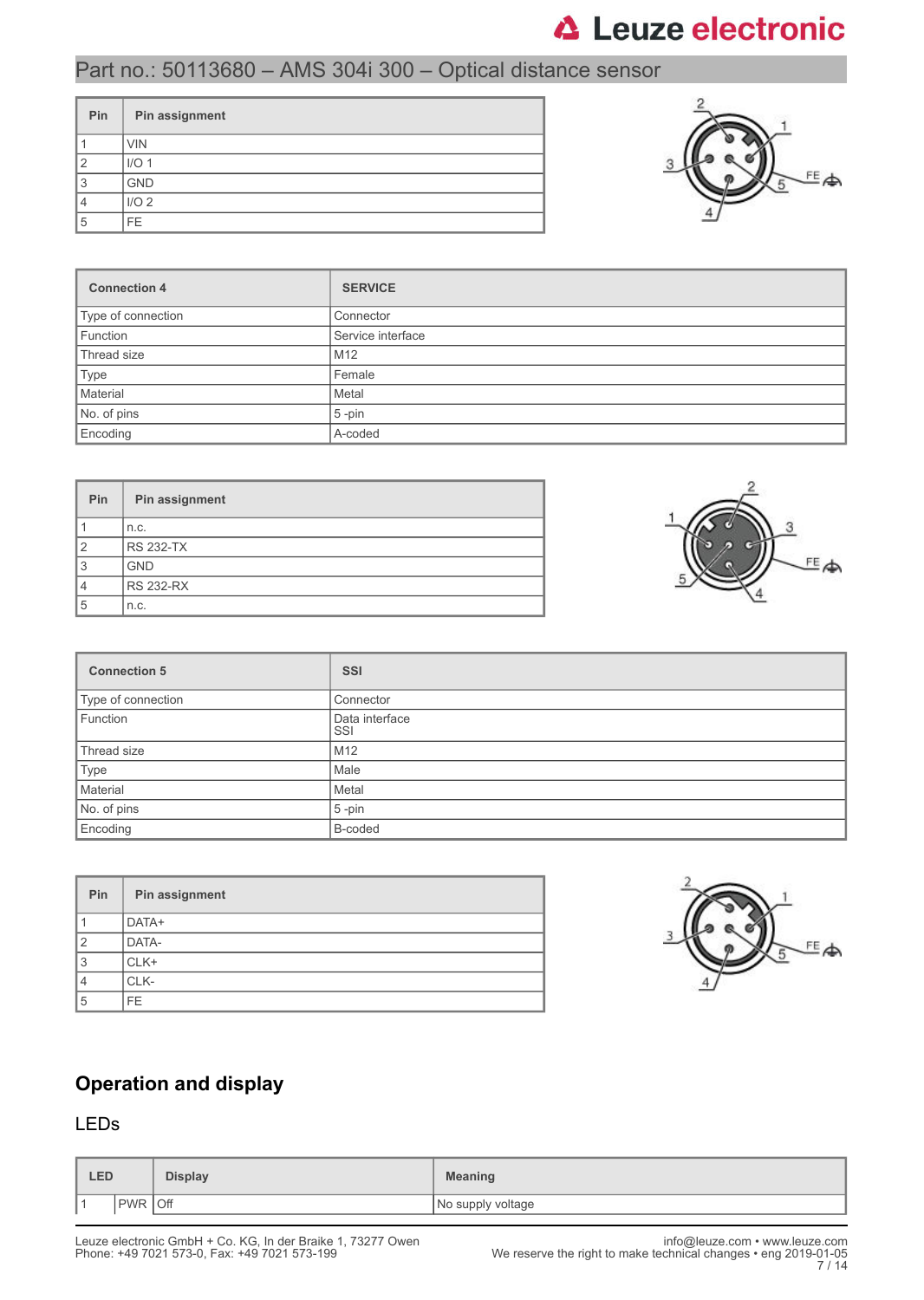# Part no.: 50113680 – AMS 304i 300 – Optical distance sensor

| <b>LED</b> |               | <b>Display</b>           | <b>Meaning</b>                                                           |
|------------|---------------|--------------------------|--------------------------------------------------------------------------|
|            |               | Green, flashing          | Voltage connected / no measurement value output / initialization running |
|            |               | Green, continuous light  | Device OK, measurement value output                                      |
|            | Red, flashing |                          | Device OK, warning set                                                   |
|            |               | Red, continuous light    | No measurement value output                                              |
|            |               | Orange, continuous light | No data transmission                                                     |
| 2          | <b>BUS</b>    | Off                      | No supply voltage                                                        |
|            |               | Green, continuous light  | Bus operation ok                                                         |
|            |               | Green, flashing          | Device not on the bus                                                    |
|            |               | Red, flashing            | No data transmission                                                     |
|            |               | Red, continuous light    | Bus error                                                                |

### **Part number code**

Part designation: **AMS 3XXi YYY Z AAA**

| <b>AMS</b> | <b>Operating principle:</b><br>AMS: absolute measurement system                                                                                                                                                                                        |
|------------|--------------------------------------------------------------------------------------------------------------------------------------------------------------------------------------------------------------------------------------------------------|
| 3XXi       | Series/interface (integrated fieldbus technology):<br>300i: RS 422/RS 232<br>301i: RS 485<br>304i: PROFIBUS DP / SSI<br>308i: TCP/IP<br>335i: CANopen<br>338i: EtherCAT<br>348i: PROFINET RT<br>355i: DeviceNet<br>358i: EtherNet/IP<br>384i: Interbus |
| <b>YYY</b> | <b>Operating range:</b><br>40: max. operating range in m<br>120: max. operating range in m<br>200: max. operating range in m<br>300: max. operating range in m                                                                                         |
| Ζ          | Special equipment:<br>H: with heating                                                                                                                                                                                                                  |
| AAA        | Interface:<br>SSI: with SSI interface                                                                                                                                                                                                                  |

### **Notes**

#### **Observe intended use!**

• This product is not a safety sensor and is not intended as personnel protection.

• The product may only be put into operation by competent persons.

• Only use the product in accordance with its intended use.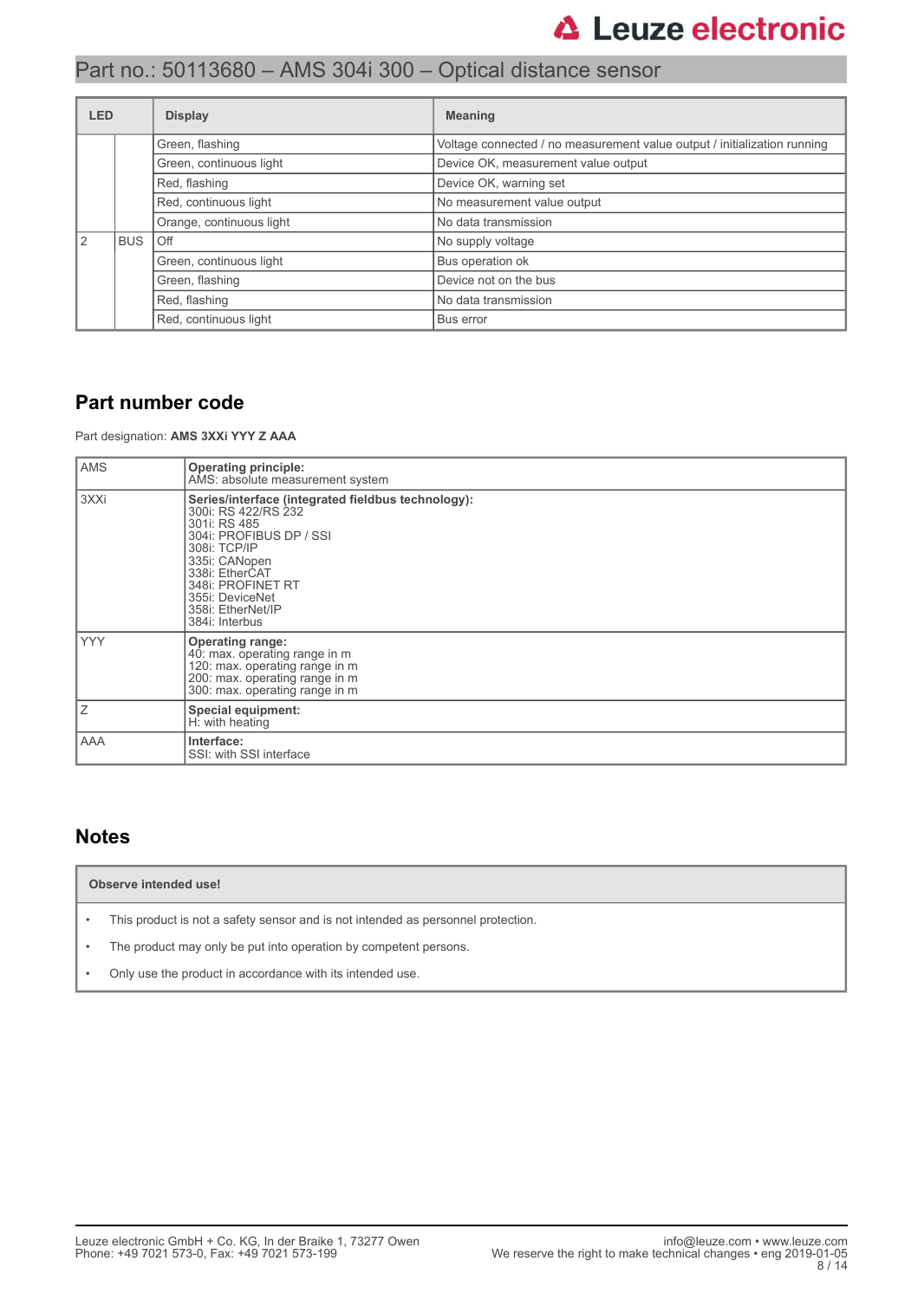### Part no.: 50113680 – AMS 304i 300 – Optical distance sensor

#### **WARNING! LASER RADIATION – LASER CLASS 2**

#### **Never look directly into the beam!**

The device satisfies the requirements of IEC 60825-1:2007 (EN 60825-1:2007) safety regulations for a product of **laser class 2** as well as<br>the U.S. 21 CFR 1040.10 regulations with deviations corresponding to "Laser Notice

- Never look directly into the laser beam or in the direction of reflected laser beams! If you look into the beam path over a longer time period, there is a risk of injury to the retina.
- Do not point the laser beam of the device at persons!
- Interrupt the laser beam using a non-transparent, non-reflective object if the laser beam is accidentally directed towards a person.
- When mounting and aligning the device, avoid reflections of the laser beam off reflective surfaces!
- CAUTION! Use of controls or adjustments or performance of procedures other than specified herein may result in hazardous light exposure.
- Observe the applicable statutory and local laser protection regulations.
- The device must not be tampered with and must not be changed in any way. There are no user-serviceable parts inside the device. Repairs must only be performed by Leuze electronic GmbH + Co. KG.

#### **NOTE**

#### **Affix laser information and warning signs!**

Laser information and warning signs are affixed to the device. In addition, self-adhesive laser information and warning signs (stick-on labels) are supplied in several languages.

- Affix the laser information sheet to the device in the language appropriate for the place of use. When using the device in the US, use the stick-on label with the "Complies with 21 CFR 1040.10" note.
- Affix the laser information and warning signs near the device if no signs are attached to the device (e.g. because the device is too small) or if the attached laser information and warning signs are concealed due to the installation position.
- Affix the laser information and warning signs so that they are legible without exposing the reader to the laser radiation of the device or other optical radiation.
- For UL applications, use is only permitted in Class 2 circuits in accordance with the NEC (National Electric Code).
- Use as safety-related component within the safety function is possible, if the component combination is designed correspondingly by the machine manufacturer.

### **Accessories**

### Connection technology - Connection cables

| Part no. | <b>Designation</b>              | <b>Article</b>   | <b>Description</b>                                                                                                                                                                                        |
|----------|---------------------------------|------------------|-----------------------------------------------------------------------------------------------------------------------------------------------------------------------------------------------------------|
| 50104170 | KB SSI/<br>IBS-10000-BA         | Connection cable | Suitable for interface: SSI, Interbus-S<br>Connection 1: Rundstecker, M12, Axial, Female, B-coded, 5-pin<br>Connection 2: Open end<br>Shielded: Yes<br>Cable length: 10,000 mm<br>Sheathing material: PUR |
| 50104169 | IKB SSI/<br><b>IBS-15000-BA</b> | Connection cable | Suitable for interface: SSI, Interbus-S<br>Connection 1: Rundstecker, M12, Axial, Female, B-coded, 5-pin<br>Connection 2: Open end<br>Shielded: Yes<br>Cable length: 15,000 mm<br>Sheathing material: PUR |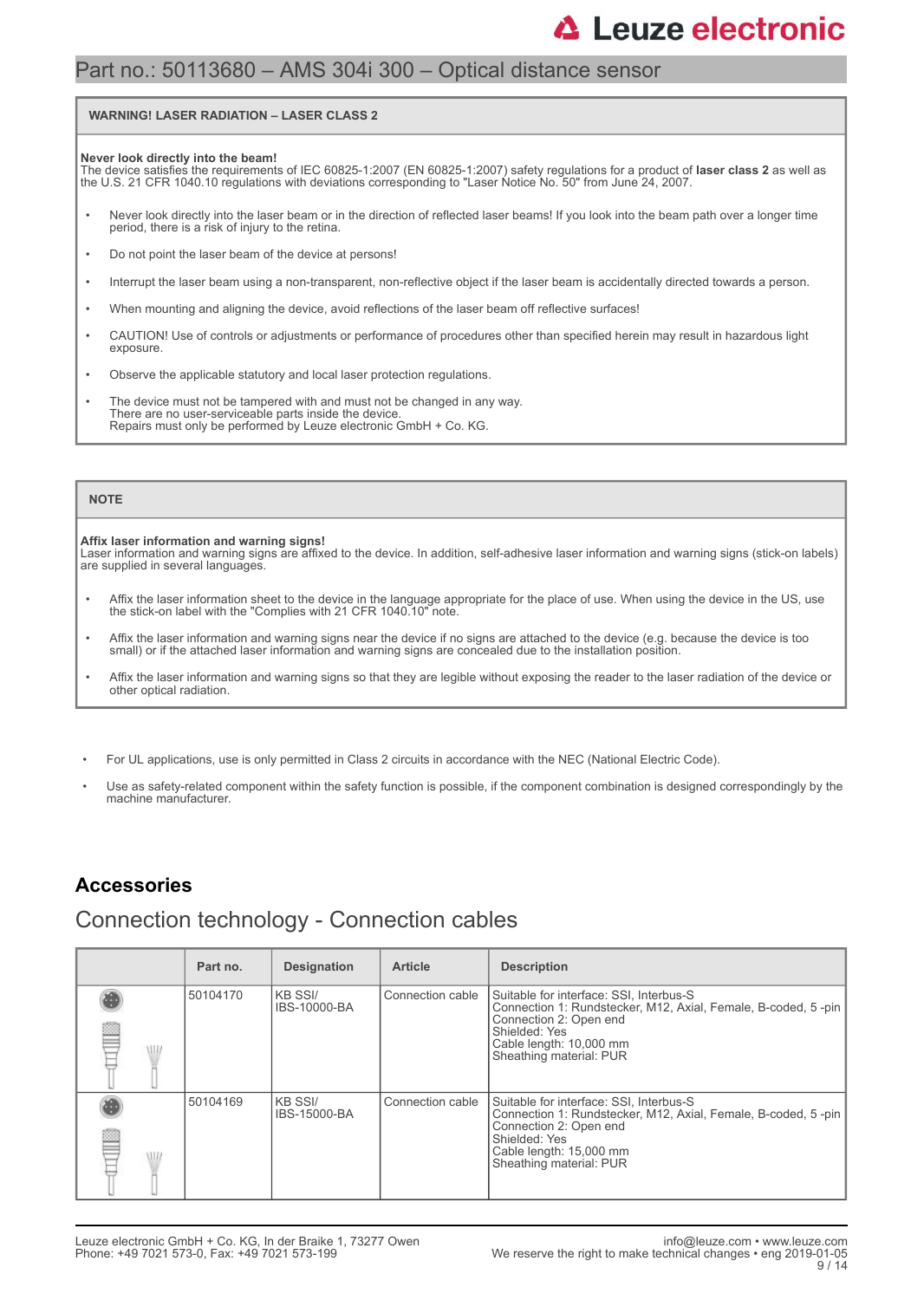# Part no.: 50113680 – AMS 304i 300 – Optical distance sensor

|     | Part no. | <b>Designation</b>                   | <b>Article</b>   | <b>Description</b>                                                                                                                                                                                       |
|-----|----------|--------------------------------------|------------------|----------------------------------------------------------------------------------------------------------------------------------------------------------------------------------------------------------|
| WII | 50104172 | <b>KB SSI/</b><br><b>IBS-2000-BA</b> | Connection cable | Suitable for interface: SSI, Interbus-S<br>Connection 1: Rundstecker, M12, Axial, Female, B-coded, 5-pin<br>Connection 2: Open end<br>Shielded: Yes<br>Cable length: 2,000 mm<br>Sheathing material: PUR |
| W   | 50108446 | <b>KB SSI/</b><br>IBS-30000-BA       | Connection cable | Suitable for interface: SSI, Interbus-S<br>Connection 1: Connector, M12, Female, B-coded, 5-pin<br>Connection 2: Open end<br>Shielded: Yes<br>Cable length: 30,000 mm<br>Sheathing material: PUR         |
| W   | 50104171 | <b>KB SSI/</b><br><b>IBS-5000-BA</b> | Connection cable | Suitable for interface: SSI, Interbus-S<br>Connection 1: Rundstecker, M12, Axial, Female, B-coded, 5-pin<br>Connection 2: Open end<br>Shielded: Yes<br>Cable length: 5,000 mm<br>Sheathing material: PUR |
|     | 50135243 | KD PB-M12-4A-<br>P3-050              | Connection cable | Suitable for interface: PROFIBUS DP<br>Connection 1: Connector, M12, Axial, Female, B-coded, 4-pin<br>Connection 2: Open end<br>Shielded: Yes<br>Cable length: 5,000 mm<br>Sheathing material: PUR       |
| W   | 50135244 | KD PB-M12-4A-<br>P3-100              | Connection cable | Suitable for interface: PROFIBUS DP<br>Connection 1: Connector, M12, Axial, Female, B-coded, 4-pin<br>Connection 2: Open end<br>Shielded: Yes<br>Cable length: 10,000 mm<br>Sheathing material: PUR      |
| W   | 50135245 | KD PB-M12-4A-<br>P3-150              | Connection cable | Suitable for interface: PROFIBUS DP<br>Connection 1: Connector, M12, Axial, Female, B-coded, 4-pin<br>Connection 2: Open end<br>Shielded: Yes<br>Cable length: 15,000 mm<br>Sheathing material: PUR      |
| WW  | 50135246 | KD PB-M12-4A-<br>P3-300              | Connection cable | Suitable for interface: PROFIBUS DP<br>Connection 1: Connector, M12, Axial, Female, B-coded, 4-pin<br>Connection 2: Open end<br>Shielded: Yes<br>Cable length: 30,000 mm<br>Sheathing material: PUR      |
| WII | 50132077 | KD U-M12-5A-<br>$V1-020$             | Connection cable | Connection 1: Connector, M12, Axial, Female, A-coded, 5-pin<br>Connection 2: Open end<br>Shielded: No<br>Cable length: 2,000 mm<br>Sheathing material: PVC                                               |
| WW  | 50132079 | KD U-M12-5A-<br>$V1 - 050$           | Connection cable | Connection 1: Connector, M12, Axial, Female, A-coded, 5-pin<br>Connection 2: Open end<br>Shielded: No<br>Cable length: 5,000 mm<br>Sheathing material: PVC                                               |
| W   | 50132080 | KD U-M12-5A-<br>$V1 - 100$           | Connection cable | Connection 1: Connector, M12, Axial, Female, A-coded, 5-pin<br>Connection 2: Open end<br>Shielded: No<br>Cable length: 10,000 mm<br>Sheathing material: PVC                                              |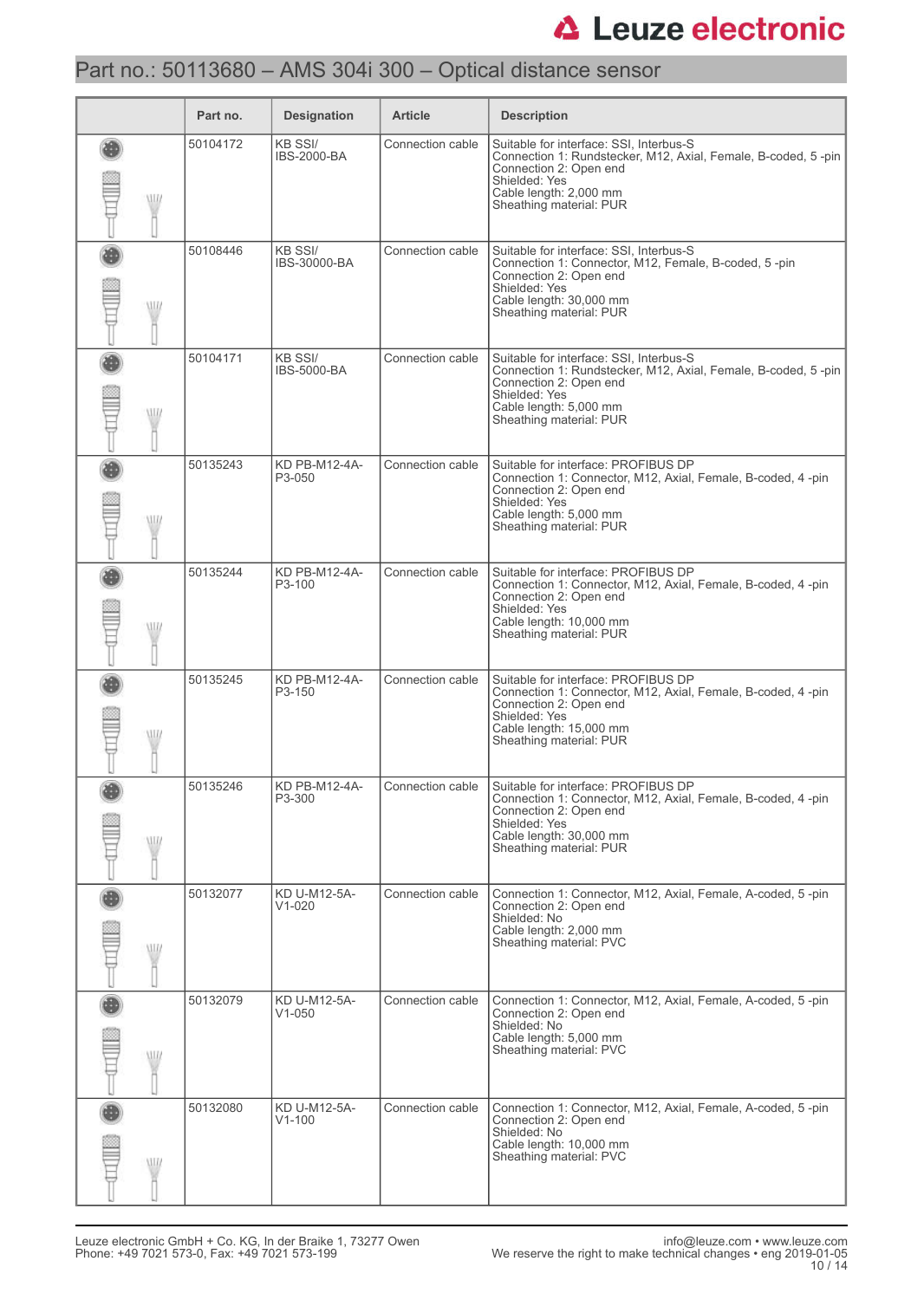# Part no.: 50113680 – AMS 304i 300 – Optical distance sensor

| Part no. | <b>Designation</b>             | <b>Article</b>   | <b>Description</b>                                                                                                                                                                                 |
|----------|--------------------------------|------------------|----------------------------------------------------------------------------------------------------------------------------------------------------------------------------------------------------|
| 50135247 | <b>KS PB-M12-4A-</b><br>P3-020 | Connection cable | Suitable for interface: PROFIBUS DP<br>Connection 1: Connector, M12, Axial, Male, B-coded, 4 -pin<br>Connection 2: Open end<br>Shielded: Yes<br>Cable length: 2,000 mm<br>Sheathing material: PUR  |
| 50135248 | <b>KS PB-M12-4A-</b><br>P3-050 | Connection cable | Suitable for interface: PROFIBUS DP<br>Connection 1: Connector, M12, Axial, Male, B-coded, 4-pin<br>Connection 2: Open end<br>Shielded: Yes<br>Cable length: 5,000 mm<br>Sheathing material: PUR   |
| 50135249 | <b>KS PB-M12-4A-</b><br>P3-100 | Connection cable | Suitable for interface: PROFIBUS DP<br>Connection 1: Connector, M12, Axial, Male, B-coded, 4-pin<br>Connection 2: Open end<br>Shielded: Yes<br>Cable length: 10,000 mm<br>Sheathing material: PUR  |
| 50135250 | <b>KS PB-M12-4A-</b><br>P3-150 | Connection cable | Suitable for interface: PROFIBUS DP<br>Connection 1: Connector, M12, Axial, Male, B-coded, 4 -pin<br>Connection 2: Open end<br>Shielded: Yes<br>Cable length: 15,000 mm<br>Sheathing material: PUR |
| 50135251 | <b>KS PB-M12-4A-</b><br>P3-300 | Connection cable | Suitable for interface: PROFIBUS DP<br>Connection 1: Connector, M12, Axial, Male, B-coded, 4-pin<br>Connection 2: Open end<br>Shielded: Yes<br>Cable length: 30,000 mm<br>Sheathing material: PUR  |

# Connection technology - Interconnection cables

| Part no. | <b>Designation</b>              | <b>Article</b>           | <b>Description</b>                                                                                                                                                                                                                     |
|----------|---------------------------------|--------------------------|----------------------------------------------------------------------------------------------------------------------------------------------------------------------------------------------------------------------------------------|
| 50135252 | KDS PB-M12-4A-<br>M12-4A-P3-010 | Interconnection<br>cable | Suitable for interface: PROFIBUS DP<br>Connection 1: Connector, M12, Axial, Female, B-coded, 2-pin<br>Connection 2: Connector, M12, Axial, Male, B-coded, 4-pin<br>Shielded: Yes<br>Cable length: 1,000 mm<br>Sheathing material: PUR  |
| 50135253 | KDS PB-M12-4A-<br>M12-4A-P3-020 | Interconnection<br>cable | Suitable for interface: PROFIBUS DP<br>Connection 1: Connector, M12, Axial, Female, B-coded, 2-pin<br>Connection 2: Connector, M12, Axial, Male, B-coded, 4-pin<br>Shielded: Yes<br>Cable length: 2,000 mm<br>Sheathing material: PUR  |
| 50135254 | KDS PB-M12-4A-<br>M12-4A-P3-050 | Interconnection<br>cable | Suitable for interface: PROFIBUS DP<br>Connection 1: Connector, M12, Axial, Female, B-coded, 2-pin<br>Connection 2: Connector, M12, Axial, Male, B-coded, 4-pin<br>Shielded: Yes<br>Cable length: 5,000 mm<br>Sheathing material: PUR  |
| 50135255 | KDS PB-M12-4A-<br>M12-4A-P3-100 | Interconnection<br>cable | Suitable for interface: PROFIBUS DP<br>Connection 1: Connector, M12, Axial, Female, B-coded, 2-pin<br>Connection 2: Connector, M12, Axial, Male, B-coded, 4-pin<br>Shielded: Yes<br>Cable length: 10,000 mm<br>Sheathing material: PUR |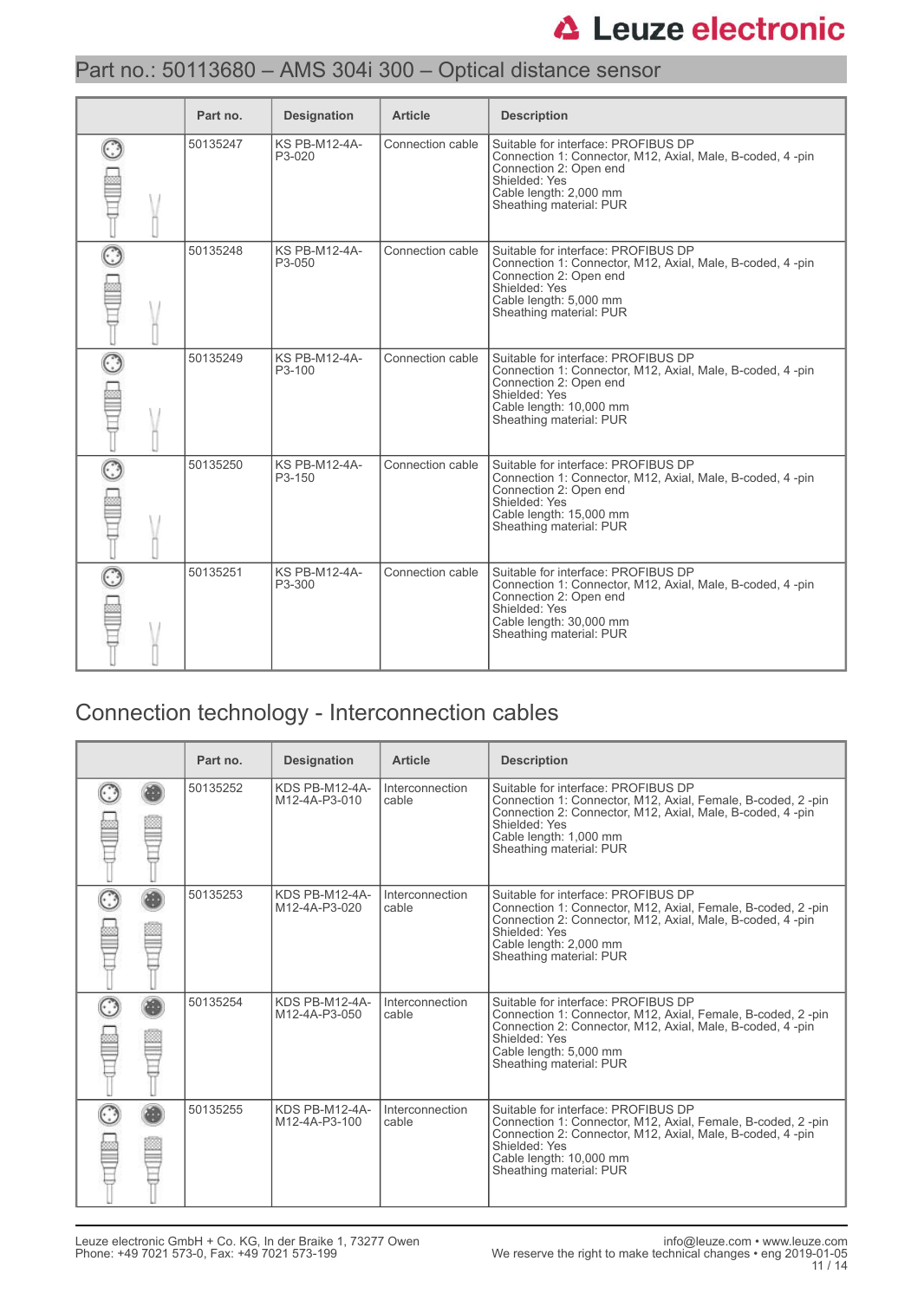|   | Part no. | <b>Designation</b>              | <b>Article</b>             | <b>Description</b>                                                                                                                                                                                                                     |
|---|----------|---------------------------------|----------------------------|----------------------------------------------------------------------------------------------------------------------------------------------------------------------------------------------------------------------------------------|
|   | 50135256 | KDS PB-M12-4A-<br>M12-4A-P3-150 | I Interconnection<br>cable | Suitable for interface: PROFIBUS DP<br>Connection 1: Connector, M12, Axial, Female, B-coded, 2-pin<br>Connection 2: Connector, M12, Axial, Male, B-coded, 4-pin<br>Shielded: Yes<br>Cable length: 15,000 mm<br>Sheathing material: PUR |
| Ê | 50135257 | KDS PB-M12-4A-<br>M12-4A-P3-300 | Interconnection<br>cable   | Suitable for interface: PROFIBUS DP<br>Connection 1: Connector, M12, Axial, Female, B-coded, 2-pin<br>Connection 2: Connector, M12, Axial, Male, B-coded, 4-pin<br>Shielded: Yes<br>Cable length: 30,000 mm<br>Sheathing material: PUR |

# Connection technology - Connectors

| Part no. | <b>Designation</b> | <b>Article</b> | <b>Description</b>                                                                                              |
|----------|--------------------|----------------|-----------------------------------------------------------------------------------------------------------------|
| 50040097 | KD 01-5-BA         | Connector      | Connection: Connector, M12, Axial, Female, A-coded, 5-pin                                                       |
| 50038538 | KD 02-5-BA         | Connector      | Suitable for interface: PROFIBUS DP, MultiNet Plus<br>Connection: Connector, M12, Axial, Female, B-coded, 5-pin |
| 50038537 | KD 02-5-SA         | Connector      | Suitable for interface: PROFIBUS DP, MultiNet Plus<br>Connection: Connector, M12, Axial, Male, B-coded, 5-pin   |

# Connection technology - Terminating resistors

| Part no. | <b>Designation</b> | <b>Article</b>  | <b>Description</b>                                                                                                                 |
|----------|--------------------|-----------------|------------------------------------------------------------------------------------------------------------------------------------|
| 50038539 | TS 02-4-SA         | Terminator plug | Suitable for: MultiNet Plus, PROFIBUS DP<br>Connection 1: Connector, M12, Axial, Male, B-coded, 4-pin<br>Function: Bus termination |

## Mounting technology - Other

|     | Part no. | <b>Designation</b>               | <b>Article</b> | <b>Description</b>                                                                                                                                     |
|-----|----------|----------------------------------|----------------|--------------------------------------------------------------------------------------------------------------------------------------------------------|
| AS. | 50107255 | MW OMS/AMS 01   Mounting bracket |                | Design of mounting device: Angle, L-shape<br>Fastening, at system: Through-hole mounting<br>Mounting bracket, at device: Screw type<br>Material: Metal |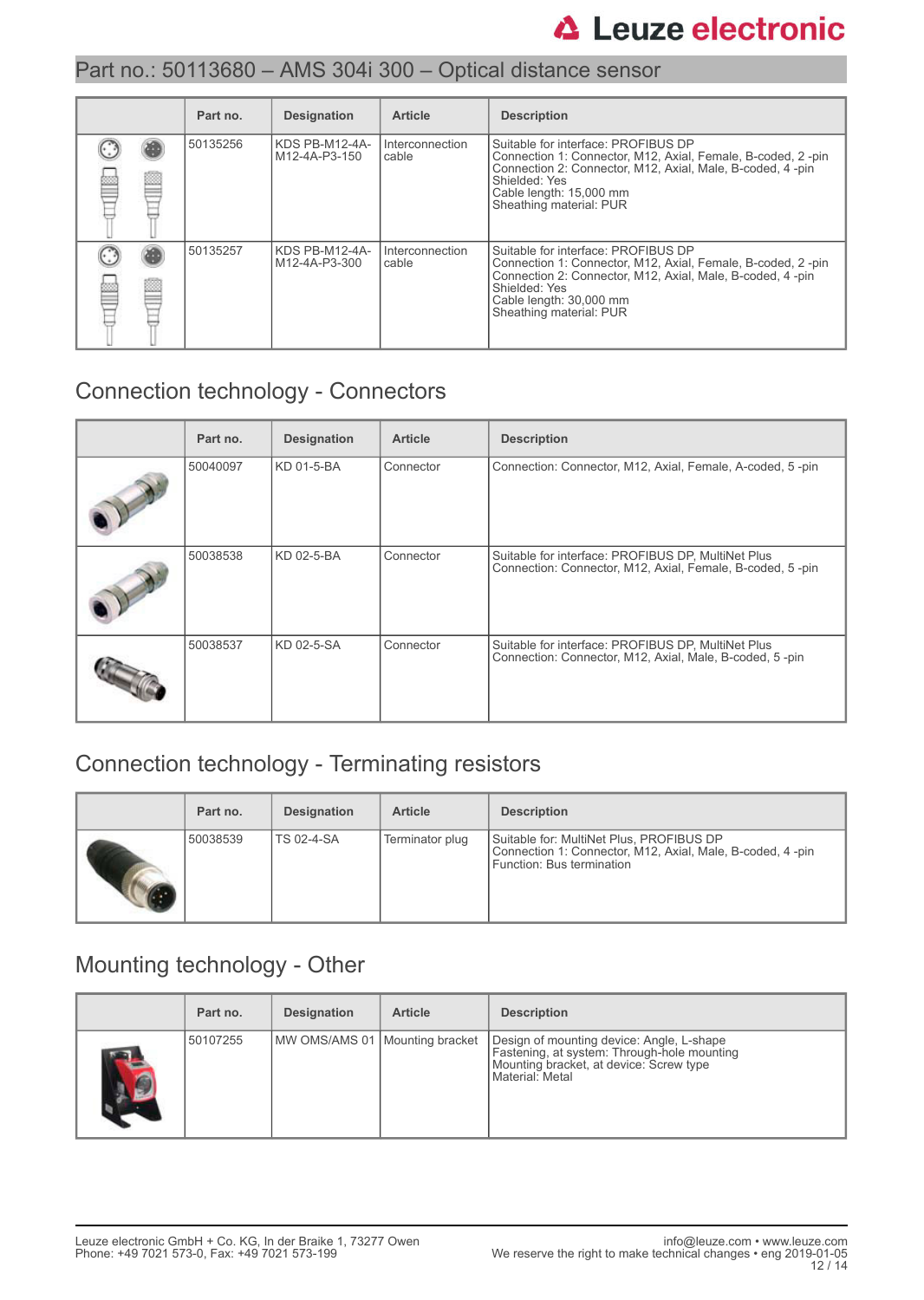# Reflective tapes for distance sensors

| Part no. | <b>Designation</b>         | <b>Article</b>  | <b>Description</b>                                                                                                                                                                                          |
|----------|----------------------------|-----------------|-------------------------------------------------------------------------------------------------------------------------------------------------------------------------------------------------------------|
| 50115020 | Reflexfolie<br>200x200mm-H | Reflector       | Special design: Heating<br>Supply voltage: 230 V, AC<br>Design: Rectangular<br>Reflective surface: 200 mm x 200 mm<br>Base material: Aluminum composite<br>Fastening: Mounting plate, Through-hole mounting |
| 50104364 | Reflexfolie<br>200x200mm-M | Reflector       | Design: Rectangular<br>Reflective surface: 200 mm x 200 mm<br>Base material: Aluminum composite<br>Fastening: Through-hole mounting, Mounting plate                                                         |
| 50104361 | Reflexfolie<br>200x200mm-S | Reflective tape | Design: Rectangular<br>Reflective surface: 200 mm x 200 mm<br>Chemical designation of the material: PMMA<br>Fastening: Adhesive                                                                             |
| 50115021 | Reflexfolie<br>500x500mm-H | Reflector       | Supply voltage: 230 V, AC<br>Design: Rectangular<br>Reflective surface: 500 mm x 500 mm<br>Base material: Aluminum<br>Fastening: Mounting plate, Through-hole mounting<br>Special design: Heating           |
| 50104365 | Reflexfolie<br>500x500mm-M | Reflector       | Design: Rectangular<br>Reflective surface: 500 mm x 500 mm<br>Base material: Aluminum composite<br>Fastening: Through-hole mounting, Mounting plate                                                         |
| 50104362 | Reflexfolie<br>500x500mm-S | Reflective tape | Design: Rectangular<br>Reflective surface: 500 mm x 500 mm<br>Chemical designation of the material: PMMA<br>Fastening: Adhesive                                                                             |
| 50104363 | Reflexfolie<br>749x914mm-S | Reflective tape | Design: Rectangular<br>Reflective surface: 749 mm x 914 mm<br>Chemical designation of the material: PMMA<br>Fastening: Adhesive                                                                             |
| 50115022 | Reflexfolie<br>914x914mm-H | Reflector       | Special design: Heating<br>Supply voltage: 230 V, AC<br>Design: Rectangular<br>Reflective surface: 914 mm x 914 mm<br>Base material: Aluminum composite<br>Fastening: Mounting plate, Through-hole mounting |
| 50104366 | Reflexfolie<br>914x914mm-M | Reflector       | Design: Rectangular<br>Reflective surface: 914 mm x 914 mm<br>Base material: Aluminum<br>Fastening: Through-hole mounting, Mounting plate                                                                   |
| 50108988 | Reflexfolie<br>914x914mm-S | Reflective tape | Design: Rectangular<br>Reflective surface: 914 mm x 914 mm<br>Chemical designation of the material: PMMA<br>Fastening: Adhesive                                                                             |